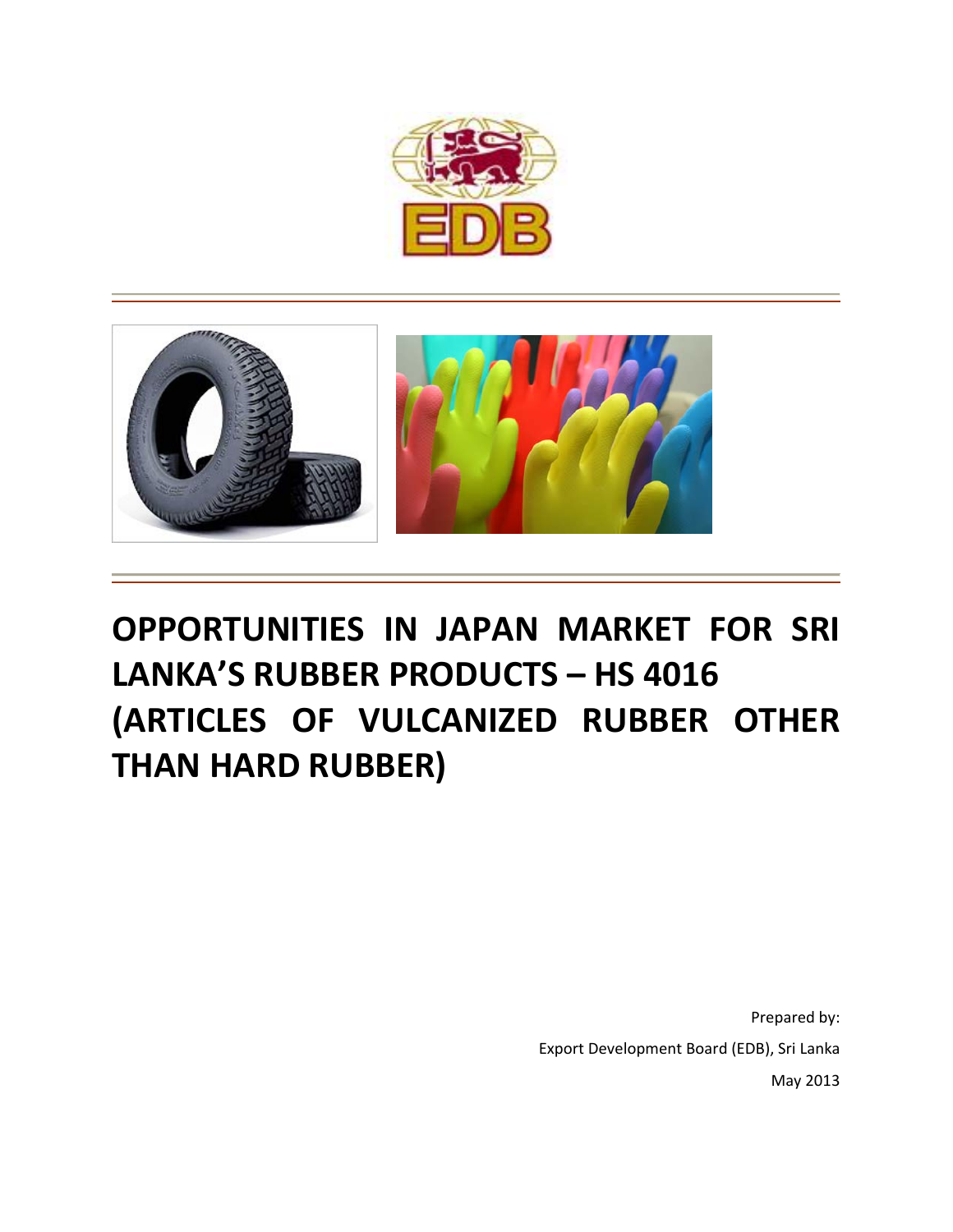## **CONTENT**

- **1. MARKET OVERVIEW 2**
- **2. TRENDS IN JAPAN MARKET FOR RUBBER PRODUCTS (HS 4016)**
- **3. EXPORTING COMPANIES IN SRI LANKA ‐ HS 4016**
- **4. IMPORTING COMPANIES IN JAPAN –HS 4016**
- **5. CONCLUSION**
- **6. SOURCES**

Opportunities in Japan market for Sri Lanka's export of HS 4016 Page 1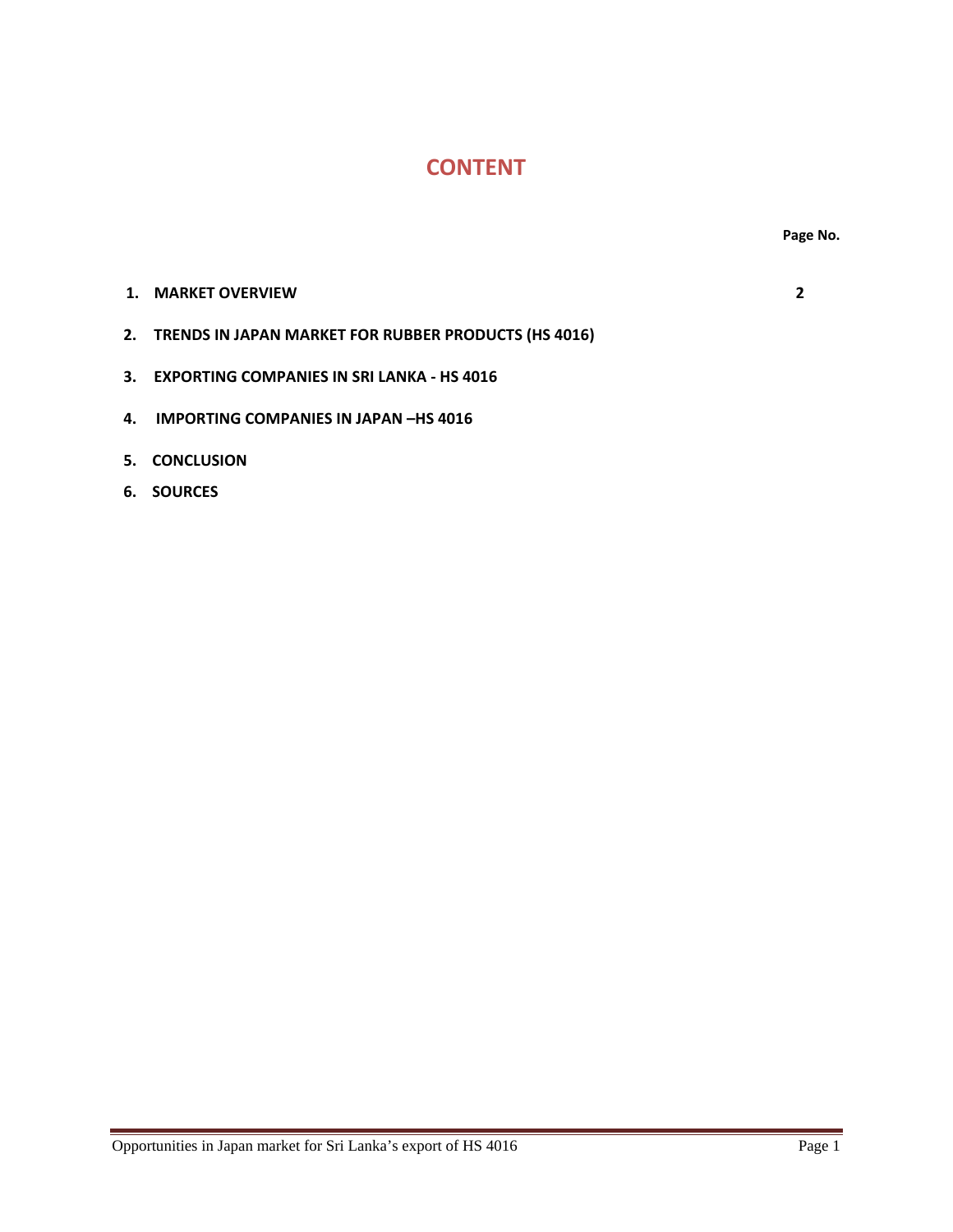#### **1. MARKET OVERVIEW**

#### **1.1. Introduction**

The traditional rubber growing areas of Sri Lanka are located at the wet zone in the low counry and the total extent under rubber is 127,500 ha at present. A gradual improvement in the rubber sector of Sri Lanka could be seen throughout the last ten years. In addition to the contribution made to the Sri Lanka economy, as the rubber plantation can set an example to the afforestation and create environment friendliness and a beauty reducing the percentage of carbon in the atmosphere.

The total rubber production of Sri Lanka is about 1.2% of the total global rubber production. Approximately 70% of the said production is consumed by the local producers. Since the world demand for natural rubber is higher than the supply, there is a potential of further increase in the world rubber production.

A quantity of 76,775 mt of rubber was value added during the first eight months of the year 2012 and there was a more tendency of use for the production of tyre and tubes, rubber plates, sheets and belts, surgical and other gloves, carpets, mats and other value added rubber based products.

In 2012, Sri Lanka's trade with Japan amounted to US\$ 1.2 billion. Japan is Sri Lanka's 5th largest source of imports, and its 10th largest export destination. Sri Lanka's imports from Japan are dominated by vehicles, machinery, electronic goods, and audio/camera equipment; while Sri Lanka's exports to Japan are dominated by tea, fish, rubber products, apparel and textiles, and ceramics. This report emphasizes to provide summery detail of quantitative and qualitative information about 'opportunities in Japan market for export of Sri Lankan value added rubber products'. (Special reference for HS 4016 ‐ Articles of vulcanized rubber other than hard rubber)

#### **1.2. HS code description**

#### **HS 4016 ‐ Articles of vulcanized rubber other than hard rubber**

**HS Code Product description**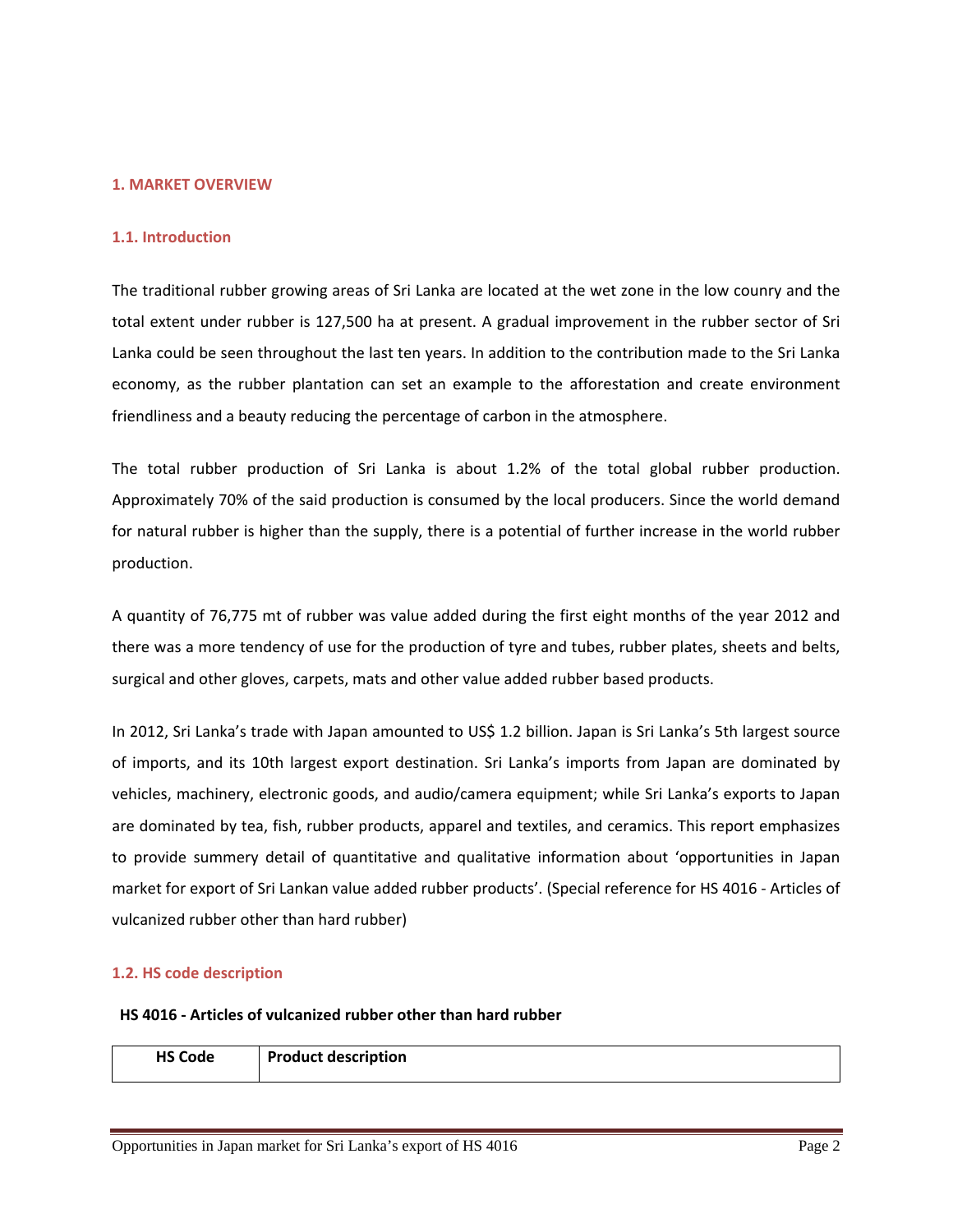| 401610 | Articles of cellular rubber                                            |
|--------|------------------------------------------------------------------------|
| 401691 | Floor coverings and mats of rubber exc cellular and hard rubber        |
| 401692 | Erasers (vulcanized rubber)                                            |
| 401693 | Gaskets, washers and other seals of vulcanized rubber                  |
| 401694 | Boat and dock fenders, whether or not inflatable, of vulcanized rubber |
| 401695 | Rubber articles inflatable nes, vulcanized rubber                      |
| 401699 | Articles of vulcanized rubber nes, other than hard rubber              |

#### **1.3. Global market size and trend for HS 4016, (last 5 years) value in US\$ thousands**

| Global imports | 2008       | 2009       | 2010       | 2011       | 2012       |
|----------------|------------|------------|------------|------------|------------|
| Value          | 21,173,430 | 16,432,525 | 21,912,744 | 25,085,576 | 24,980,024 |

The world import of rubber products has been increased during last five years period. 2011 recorded the highest import value.

#### **1.4. Main world importers of HS 4016, value in US \$ thousands**

| <b>Importers</b>          | 2008       | 2009       | 2010       | 2011       | 2012       |
|---------------------------|------------|------------|------------|------------|------------|
| World                     | 21,173,430 | 16,432,525 | 21,912,744 | 25,085,576 | 24,980,024 |
| <b>USA</b>                | 2,693,114  | 2,071,387  | 2,828,867  | 3,228,887  | 3,559,371  |
| Germany                   | 2,505,109  | 1,755,412  | 2,303,795  | 2,886,349  | 2,678,450  |
| China                     | 1,298,305  | 1,212,691  | 1,687,588  | 1,930,369  | 1,882,559  |
| Mexico                    | 964,406    | 750,901    | 1,082,118  | 1,206,444  | 1,361,756  |
| Canada                    | 752,912    | 612,306    | 741,886    | 874,240    | 947,945    |
| France                    | 1,046,103  | 769,168    | 864,048    | 975,044    | 867,804    |
| Japan                     | 719,134    | 523,676    | 711,082    | 771,861    | 837,818    |
| United Kingdom            | 687,877    | 522,023    | 653,740    | 761,093    | 751,866    |
| <b>Russian Federation</b> | 322,168    | 208,918    | 365,084    | 536,805    | 613,553    |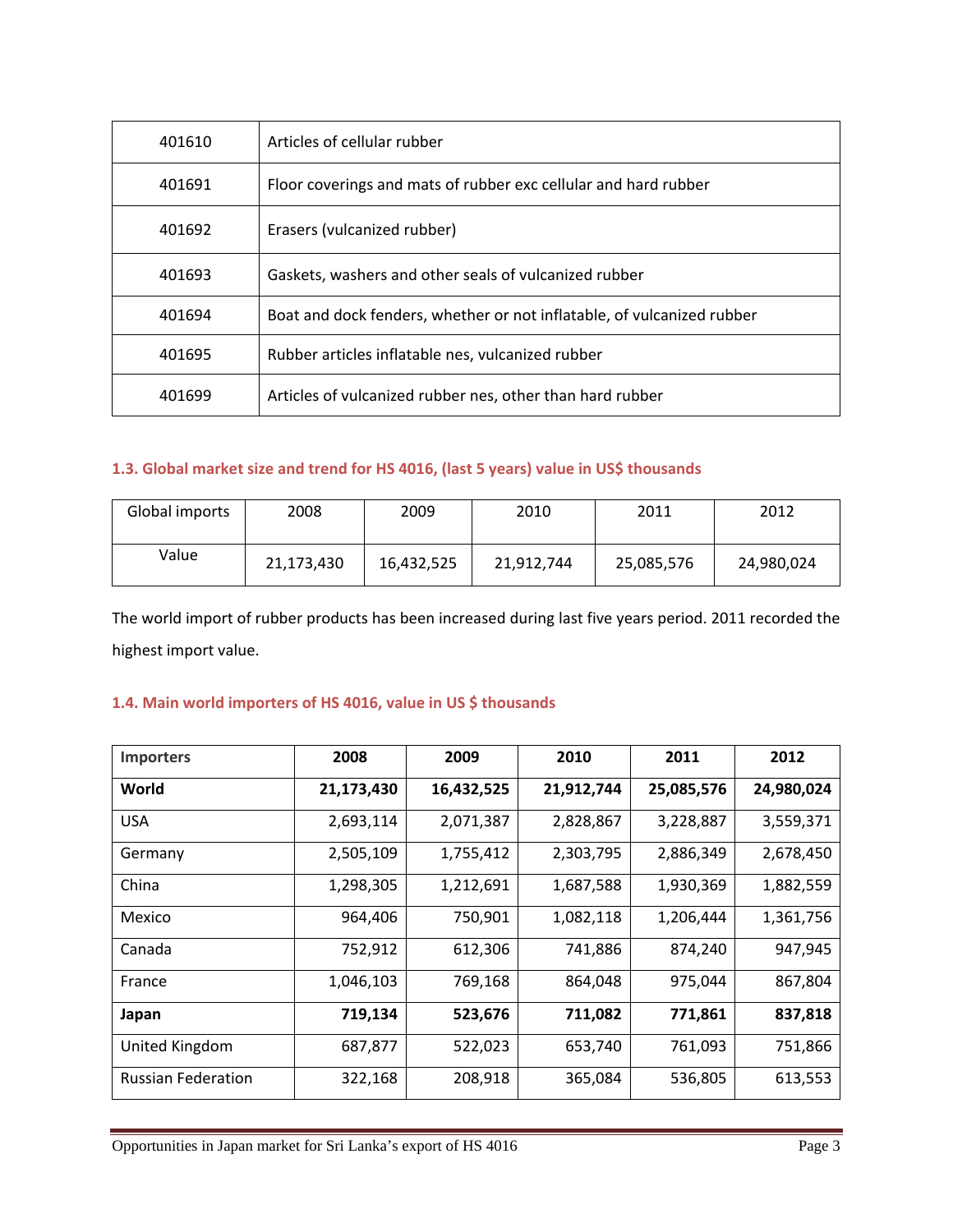| Czech Republic    | 509,217 | 402,869 | 492,241 | 608,157 | 578,179 |
|-------------------|---------|---------|---------|---------|---------|
| <b>Brazil</b>     | 440,723 | 344,991 | 462,107 | 536,241 | 564,035 |
| Poland            | 620,373 | 458,021 | 522,176 | 628,042 | 554,769 |
| Thailand          | 354,878 | 269,252 | 391,087 | 447,195 | 504,511 |
| India             | 286,341 | 279,020 | 383,004 | 460,275 | 501,005 |
| Italy             | 537,400 | 405,756 | 473,612 | 548,037 | 500,076 |
| Belgium           | 471,103 | 358,543 | 397,647 | 469,753 | 401,285 |
| Austria           | 403,514 | 318,731 | 373,809 | 433,145 | 397,278 |
| Spain             | 420,280 | 307,186 | 396,871 | 461,928 | 392,615 |
| Australia         | 318,347 | 278,925 | 337,342 | 384,273 | 390,565 |
| Netherlands       | 410,575 | 285,181 | 328,331 | 402,266 | 377,649 |
| Indonesia         | 191,873 | 161,921 | 256,487 | 325,479 | 364,666 |
| Sweden            | 344,082 | 205,022 | 275,498 | 354,435 | 318,481 |
| Singapore         | 226,434 | 183,212 | 241,387 | 290,380 | 309,543 |
| Republic of Korea | 273,698 | 199,487 | 267,481 | 325,128 | 306,329 |
| Turkey            | 232,278 | 191,519 | 238,648 | 290,111 | 296,252 |
| Switzerland       | 213,303 | 179,588 | 209,837 | 239,204 | 235,306 |

According to the above table, USA, Germany, China and Mexico are the main importers of rubber products. Japan is remaining as the 7th leading importer with the value of US\$ 8 million in 2012.

#### **1.5. Sri Lanka's Exports of HS 4016 to World, in US\$ thousands**

| <b>HS Code</b> | 2008   | 2009   | 2010   | 2011   | 2012   |
|----------------|--------|--------|--------|--------|--------|
| 401699         | 42,532 | 25,249 | 38,876 | 56,250 | 52,401 |
| 401693         | 19,089 | 10,241 | 16,327 | 22,429 | 15,409 |
| 401691         | 9,984  | 5,829  | 6,944  | 10,531 | 8,766  |
| 401695         | 161    | 43     | 87     | 134    | 157    |
| 401610         | 26     | 24     | 10     | 13     | 53     |
| 401692         | 0      | 0      | 0      | 31     | 12     |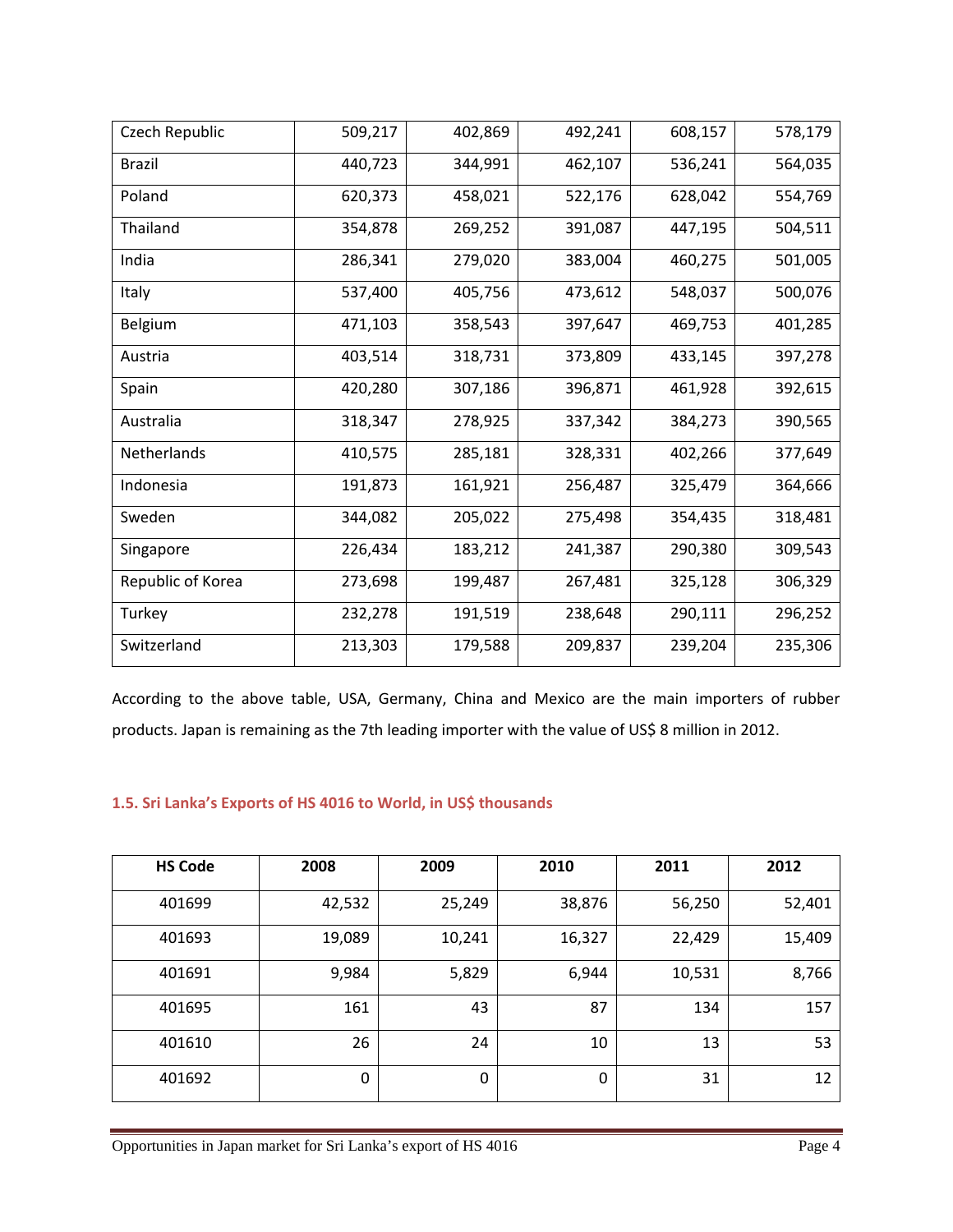| Total | .1,792 | 41,386 | 62,244 | 89,388 | 76,798 |
|-------|--------|--------|--------|--------|--------|
|       |        |        |        |        |        |

According to the above table, it is noticed that Sri Lanka's export of rubber products (HS 4016) has a drastic increase during last five years. However, all the product categories which are coming under this category are not profitable as same extent. And as such it is identifiable that, HS 401699/93 and 91 are the most profitable product ranges from the group.

## **1.6. Main importers of Sri Lanka rubber products (HS 4016), value in US\$ thousands**

| Importer                    | 2008   | 2009   | 2010   | 2011   | 2012   |
|-----------------------------|--------|--------|--------|--------|--------|
| <b>USA</b>                  | 17,991 | 11,244 | 18,057 | 27,248 | 25,006 |
| Sweden                      | 16,742 | 8,929  | 14,002 | 18,190 | 12,239 |
| Germany                     | 5,851  | 3,831  | 5,375  | 8,118  | 7,310  |
| France                      | 12,471 | 5,315  | 7,765  | 8,825  | 7,081  |
| Japan                       | 4,414  | 4,426  | 5,100  | 7,394  | 6,482  |
| <b>United Kingdom</b>       | 3,361  | 2,389  | 3,522  | 4,621  | 4,081  |
| Canada                      | 1,448  | 930    | 1,448  | 1,902  | 3,358  |
| Austria                     | 244    | 354    | 514    | 1,852  | 1,840  |
| Italy                       | 1,939  | 406    | 908    | 1,199  | 1,458  |
| Australia                   | 1,052  | 732    | 933    | 1,397  | 1,280  |
| Belgium                     | 1,402  | 445    | 895    | 2,202  | 1,253  |
| India                       | 1,011  | 465    | 552    | 763    | 712    |
| Finland                     | 80     | 116    | 111    | 532    | 699    |
| China                       | 70     | 124    | 591    | 1,103  | 668    |
| Norway                      | 769    | 146    | 240    | 292    | 648    |
| <b>United Arab Emirates</b> | 43     | 68     | 44     | 1,373  | 613    |
| Netherlands                 | 491    | 254    | 534    | 235    | 293    |

Opportunities in Japan market for Sri Lanka's export of HS 4016 Page 5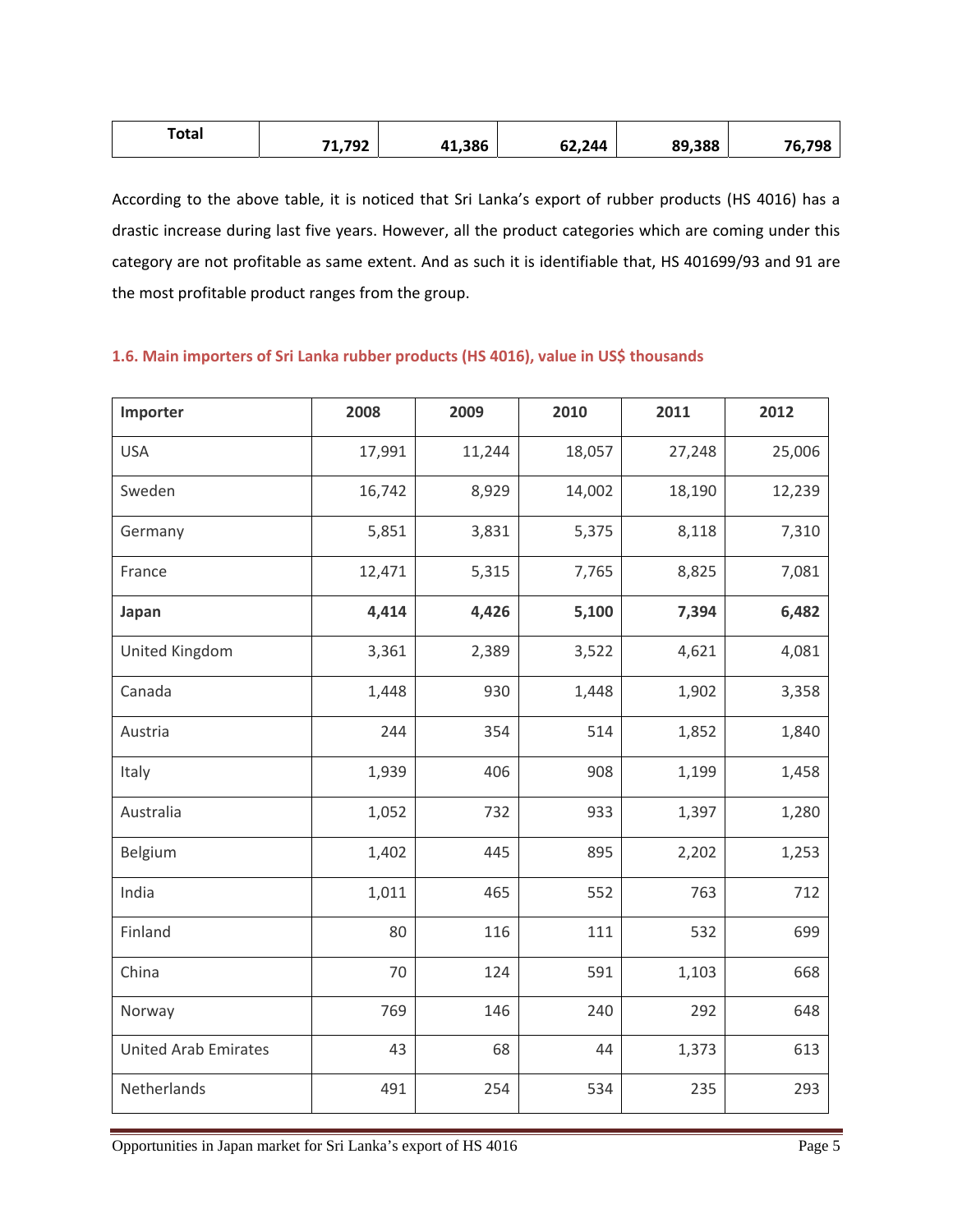| Republic of Korea | 79  | 11  | 8   | 74  | 264 |
|-------------------|-----|-----|-----|-----|-----|
| Denmark           | 285 | 246 | 427 | 341 | 184 |
| Czech Republic    | 246 | 187 | 112 | 272 | 160 |
| New Zealand       | 172 | 109 | 110 | 173 | 159 |
| South Africa      | 46  | 38  | 46  | 121 | 133 |



According to the above table, it is noticeable that world leading nations including USA, Sweden, Germany, France and Japan are the main importers of rubber products exported by Sri Lanka. Japan remains as 5<sup>th</sup> largest export market for Sri Lanka for the products coming under HS 4016.

| HS code | Sri Lanka's exports to Japan |       | Japan's imports from world |         |         | Sri Lanka's share in<br>Japan market % |      |      |      |
|---------|------------------------------|-------|----------------------------|---------|---------|----------------------------------------|------|------|------|
|         | 2010                         | 2011  | 2012                       | 2010    | 2011    | 2012                                   | 2010 | 2011 | 2012 |
| 4016    | 5,100                        | 7,394 | 6,482                      | 711,082 | 771,861 | 837,818                                | 0.72 | 0.96 | 0.77 |
| 401699  | 3,603                        | 4,742 | 3,644                      | 407,501 | 428,387 | 471,342                                | 0.88 | 1.11 | 0.77 |
| 401693  | 1,320                        | 2,391 | 2,585                      | 273,617 | 312,097 | 323,247                                | 0.48 | 0.77 | 0.80 |
| 401691  | 169                          | 254   | 243                        | 17,595  | 19,592  | 27,562                                 | 0.96 | 1.30 | 0.88 |

#### **1.7. Japan market position for export of Sri Lankan HS 4016, value in US\$ thousands**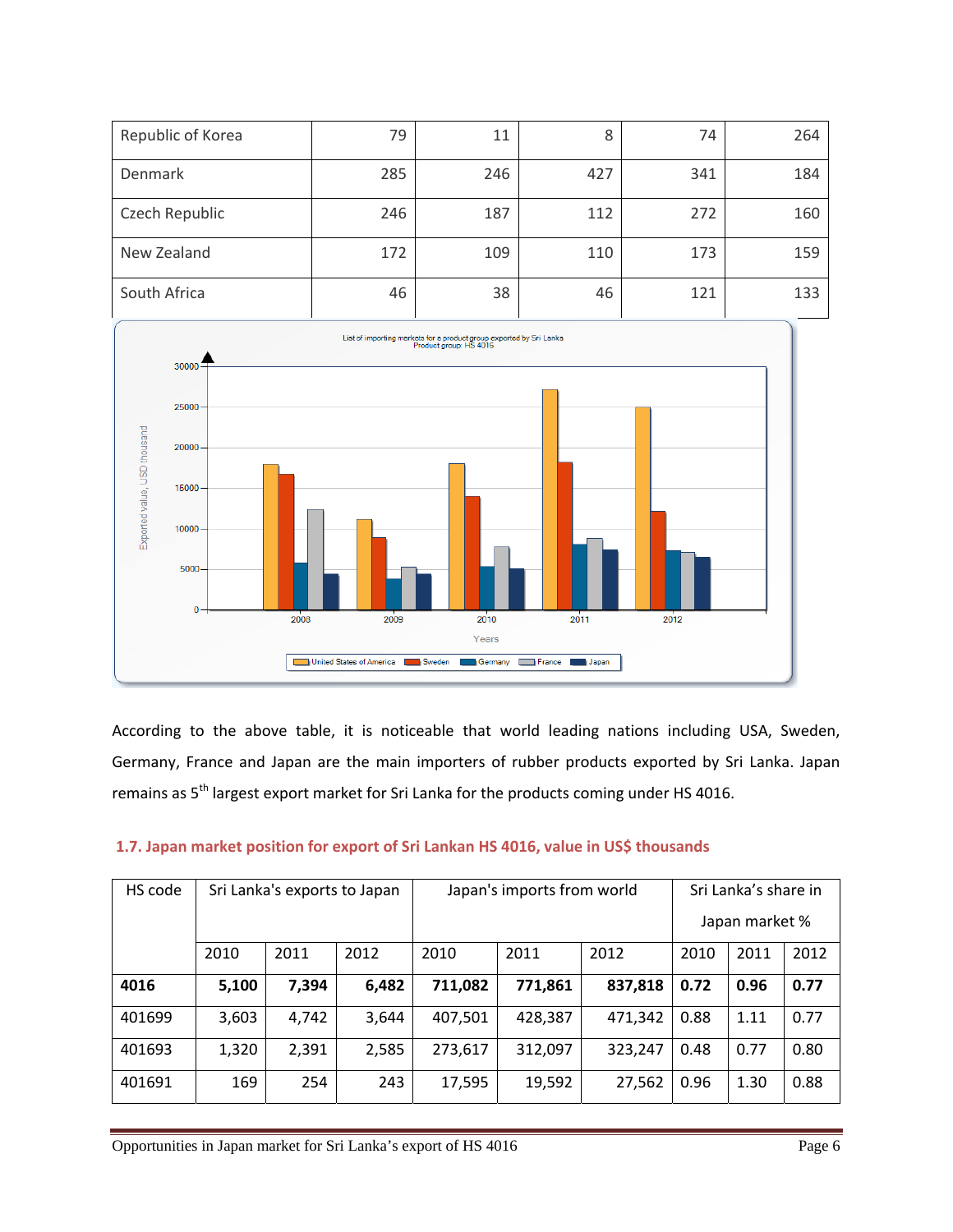Japan has good market position for export of Sri Lanka's rubber products which highlighted a considerably high level of growth for last five years. Basically Japan is maintained a good demand for HS 401699 (Articles of vulcanized rubber nes, other than hard rubber), HS 401693 (Gaskets, washers and other seals of vulcanized rubber) and HS 401691 (Floor coverings and mats of rubber ex. cellular and hard rubber) from the seven categories. And also Sri Lanka's market share in Japan for selected rubber product is around 0.8%

#### **1.8. Sri Lanka's export of HS 4016 to Japan, value in US\$ thousands**

| Year         | 2008  | 2009  | 2010  | 2011  | 2012  |
|--------------|-------|-------|-------|-------|-------|
| Total export | 4.414 | 4.426 | 5,100 | 7,394 | 6,482 |

According to the above table it shows that export figures of chapter 4016 to Japan for last five years and it has a considerably high amount of value and following graph also provide the same information as the above table.

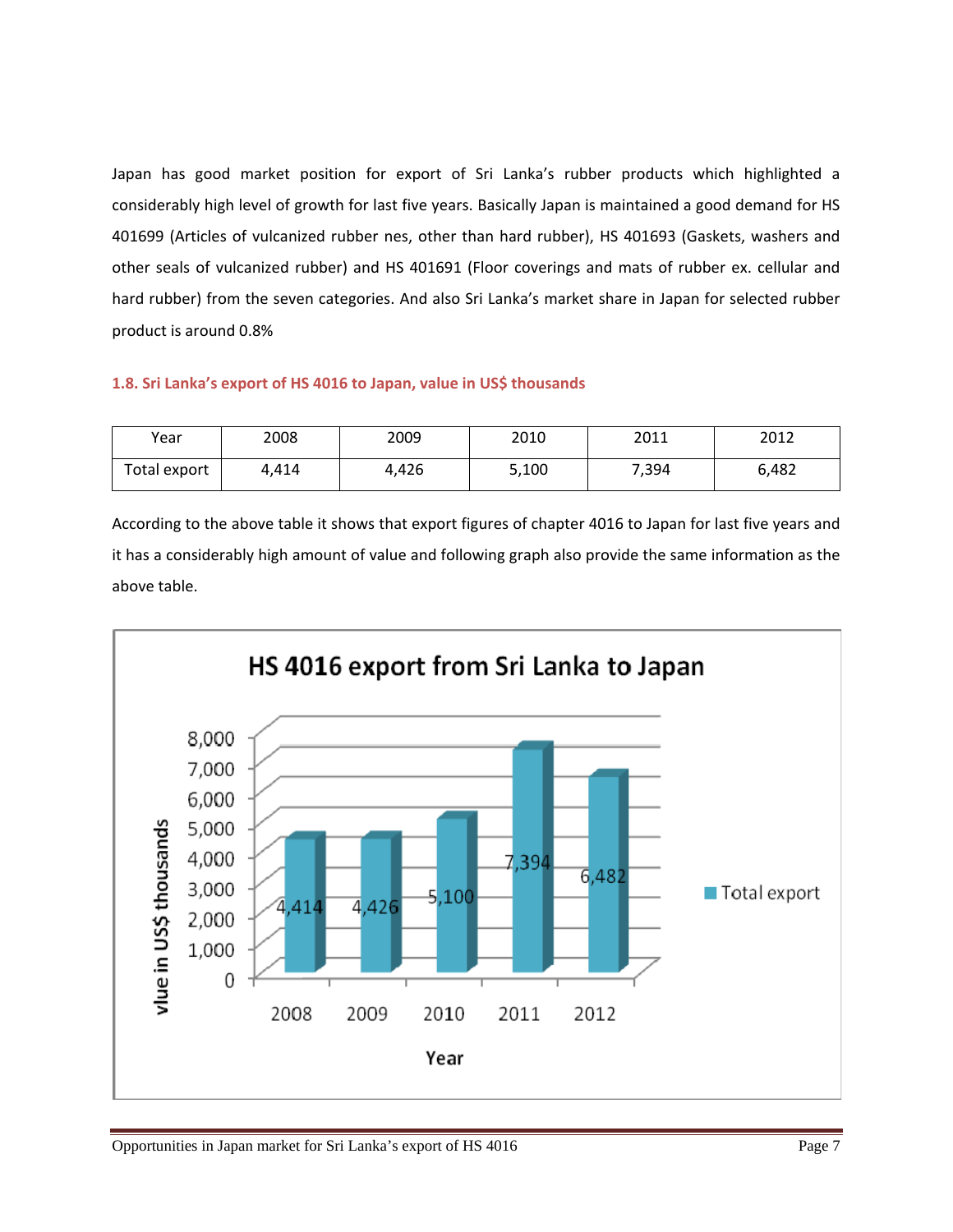| Exporters         | 2008    | 2009    | 2010    | 2011    | 2012    |
|-------------------|---------|---------|---------|---------|---------|
| World             | 719,133 | 523,676 | 711,082 | 771,861 | 837,818 |
| China             | 279,934 | 212,200 | 283,687 | 313,720 | 340,954 |
| Thailand          | 123,751 | 84,768  | 125,341 | 120,542 | 132,253 |
| <b>USA</b>        | 47,021  | 37,022  | 39,911  | 47,798  | 58,811  |
| Philippines       | 31,141  | 23,060  | 34,291  | 40,340  | 42,780  |
| Republic of Korea | 34,011  | 26,299  | 38,343  | 41,251  | 41,206  |
| Malaysia          | 32,263  | 23,841  | 34,952  | 39,210  | 36,217  |
| Indonesia         | 30,100  | 20,843  | 30,501  | 29,552  | 35,547  |
| Viet Nam          | 18,317  | 10,973  | 16,816  | 26,389  | 31,700  |
| Chinese Taipei    | 23,453  | 17,313  | 24,968  | 25,968  | 29,864  |
| Germany           | 26,310  | 18,859  | 19,582  | 20,811  | 21,957  |
| Sri Lanka         | 6,464   | 5,584   | 6,588   | 9,923   | 10,115  |
| Belgium           | 5,551   | 3,787   | 6,431   | 7,270   | 9,336   |
| Italy             | 4,727   | 5,531   | 6,579   | 8,018   | 7,989   |
| United Kingdom    | 14,406  | 5,162   | 6,518   | 6,976   | 6,411   |
| Sweden            | 9,962   | 6,368   | 6,884   | 6,257   | 5,193   |
| France            | 5,026   | 2,552   | 3,188   | 4,495   | 4,597   |
| India             | 1,585   | 1,757   | 1,937   | 2,293   | 3,103   |
| Canada            | 2,271   | 2,287   | 4,011   | 3,425   | 2,638   |
| Denmark           | 2,769   | 2,201   | 2,021   | 2,101   | 2,298   |

### **1.9. Imports of HS 4016 by Japan from world wide countries, value in US\$ thousands**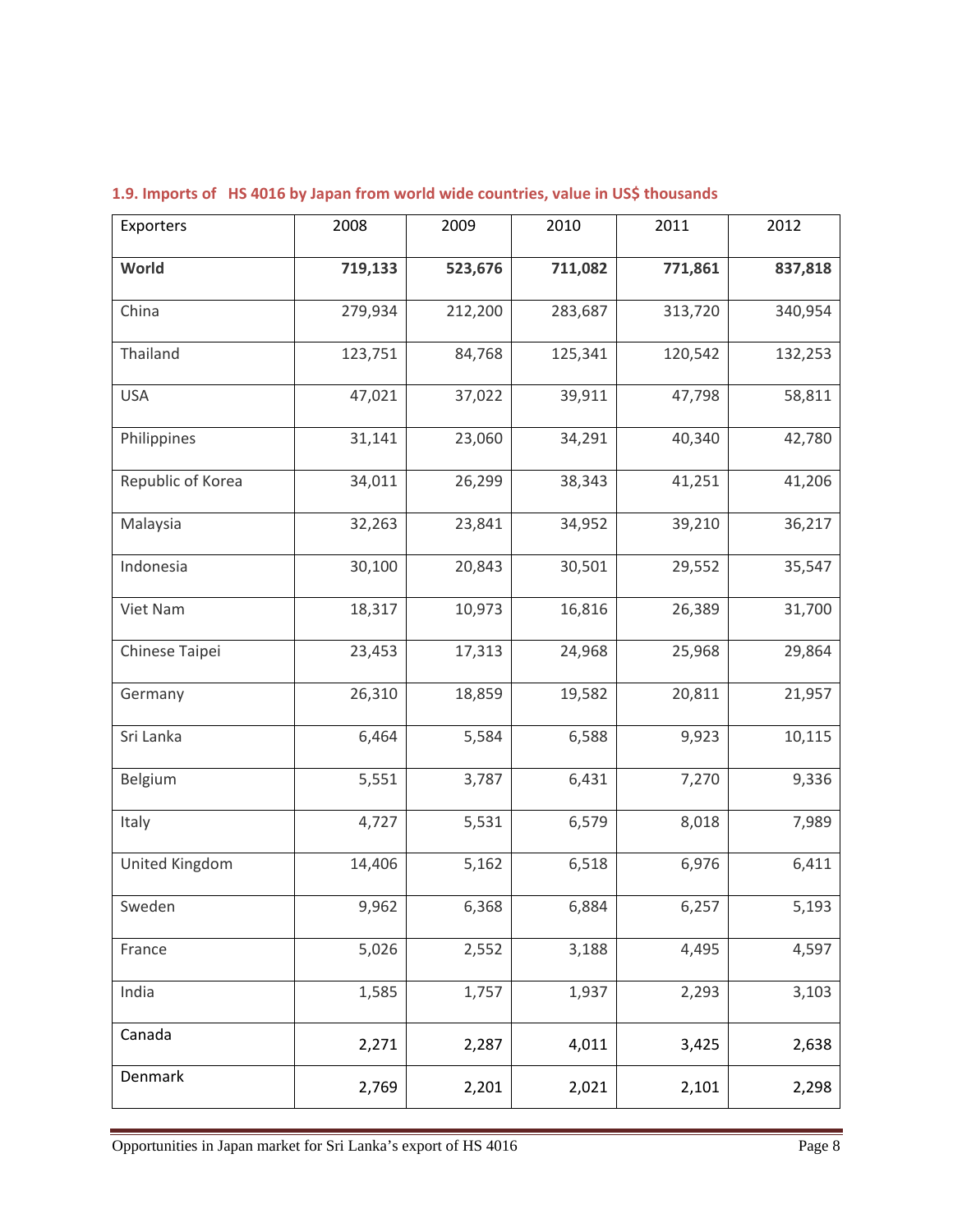

Supplying partners of the rubber based products in Japan are remaining as the world leading trading partners including China, Thailand, USA and Philippines. Sri Lanka is pride to maintain 11<sup>th</sup> position in the Japan market by improving the export value from US\$ 6 million to US\$ 10 million for last five years period.

#### **3. EXPORTING COMPANIES IN SRI LANKA ‐ HS 4016**

| <b>Name of the Company</b>              | <b>Products</b>                            |
|-----------------------------------------|--------------------------------------------|
| Load Star Pyt Ltd                       | Pneutic & retreated tyres & tubes          |
| Trellerborg Lanka Pvt Ltd               | Pneumatic & retreated rubber tyres & tubes |
| Ansell Lanka Pyt Ltd                    | Industrial & Surgical gloves of rubber     |
| Lalan Rubber Pyt Ltd                    | Industrial & Surgical gloves of rubber     |
| Eastern Merchants Pvt Ltd               | Sheet rubber & other natural rubber etc    |
| Associated Ceat Pyt Ltd                 | Pneutic & retreated tyres & tubes          |
| Eu Retec Pyt Ltd                        | Pneutic & retreated tyres & tubes          |
| <b>Global Rubber Industries Pyt Ltd</b> | Pneutic & retreated tyres & tubes          |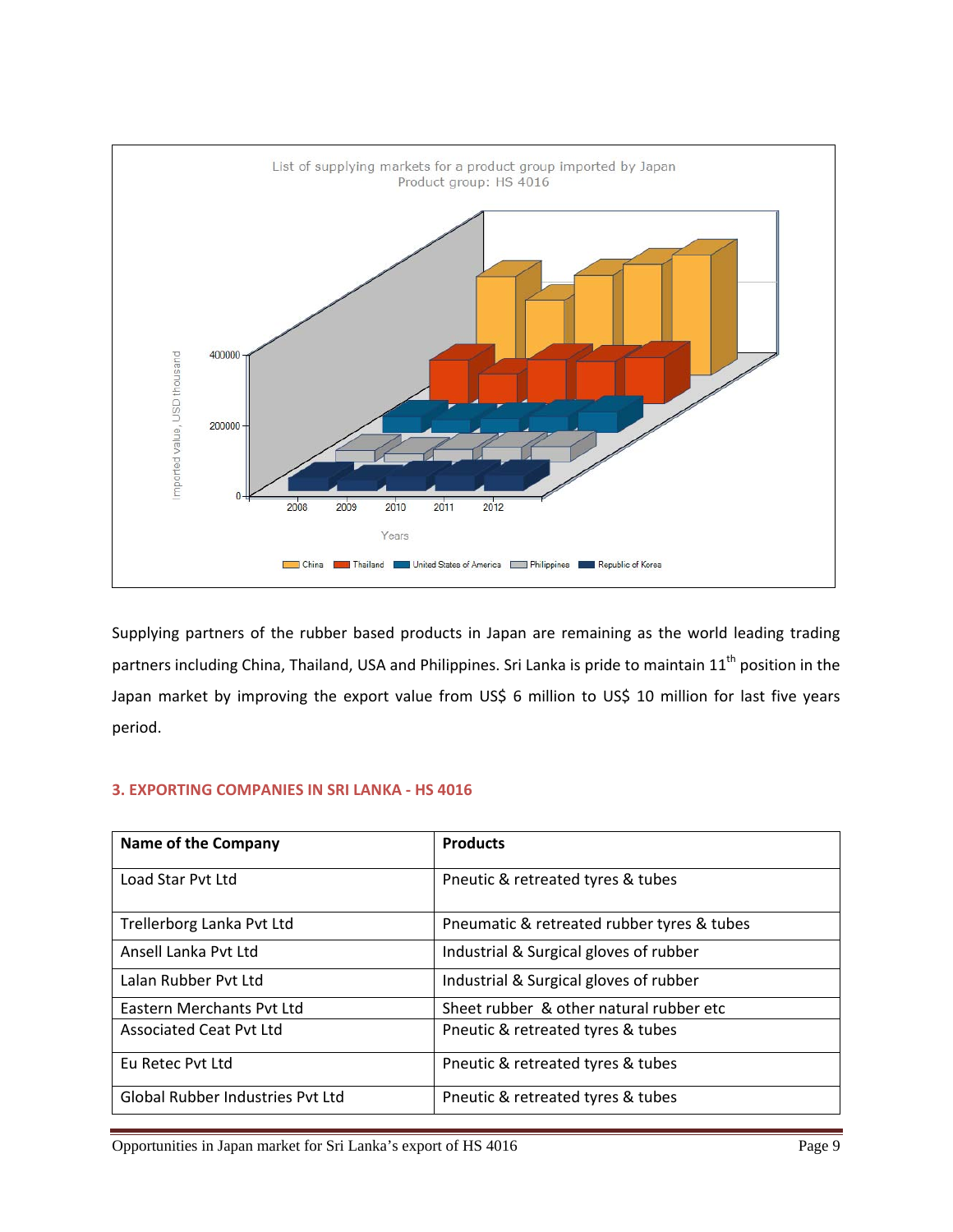| Industrial Clothing Ltd           | Industrial & Surgical gloves of rubber |  |
|-----------------------------------|----------------------------------------|--|
| Elastomeric Technologies Pvt Ltd  | Gaskets, washers, seals of hard rubber |  |
| Dipped Products PLC               | Industrial & Surgical gloves of rubber |  |
| Vechenson Pvt Ltd                 | Pneutic & retreated tyres & tubes      |  |
| SAmsonn Rubber Industries Pvt Ltd | Pneutic & retreated tyres & tubes      |  |

#### **4. IMPORT COMPANIES IN JAPAN HS ‐ 4016**

| HS Code                               | Product description                                                       | Company name                       |
|---------------------------------------|---------------------------------------------------------------------------|------------------------------------|
| Articles of cellular rubber<br>401610 | EJ CO., LTD.                                                              |                                    |
|                                       |                                                                           | Ichikawa Rubber Industry Co., Ltd. |
| 401693<br>vulcanized rubber           | Fukoku Co., Ltd.                                                          |                                    |
|                                       |                                                                           | Kyodo Co., Ltd.                    |
|                                       | Gaskets, washers and other seals of                                       | Sawakyu Industries Co., Ltd        |
|                                       |                                                                           | SKF Economos Japan K.K             |
|                                       |                                                                           | A & A Material Corporation         |
|                                       |                                                                           | Japan Leonard Distributors Ltd.    |
| 401694                                | Boat and dock fenders, whether or not<br>inflatable, of vulcanized rubber | Kyoei Sangyo Co., Ltd.             |
| 401695                                | inflatable, vulcanized<br>Rubber<br>articles<br>rubber                    | Re-Ment Co., Ltd.                  |
| 401699                                | Articles of vulcanized rubber, other than<br>hard rubber                  | Fukoku Co., Ltd.                   |
|                                       |                                                                           | Kyodo Co., Ltd.                    |
|                                       |                                                                           | Sawakyu Industries Co., Ltd        |

Analysis of importing companies in Japan under the HS code 4016 is facilitated for local exporting partners to identify the most suitable import partners based on the product categories.